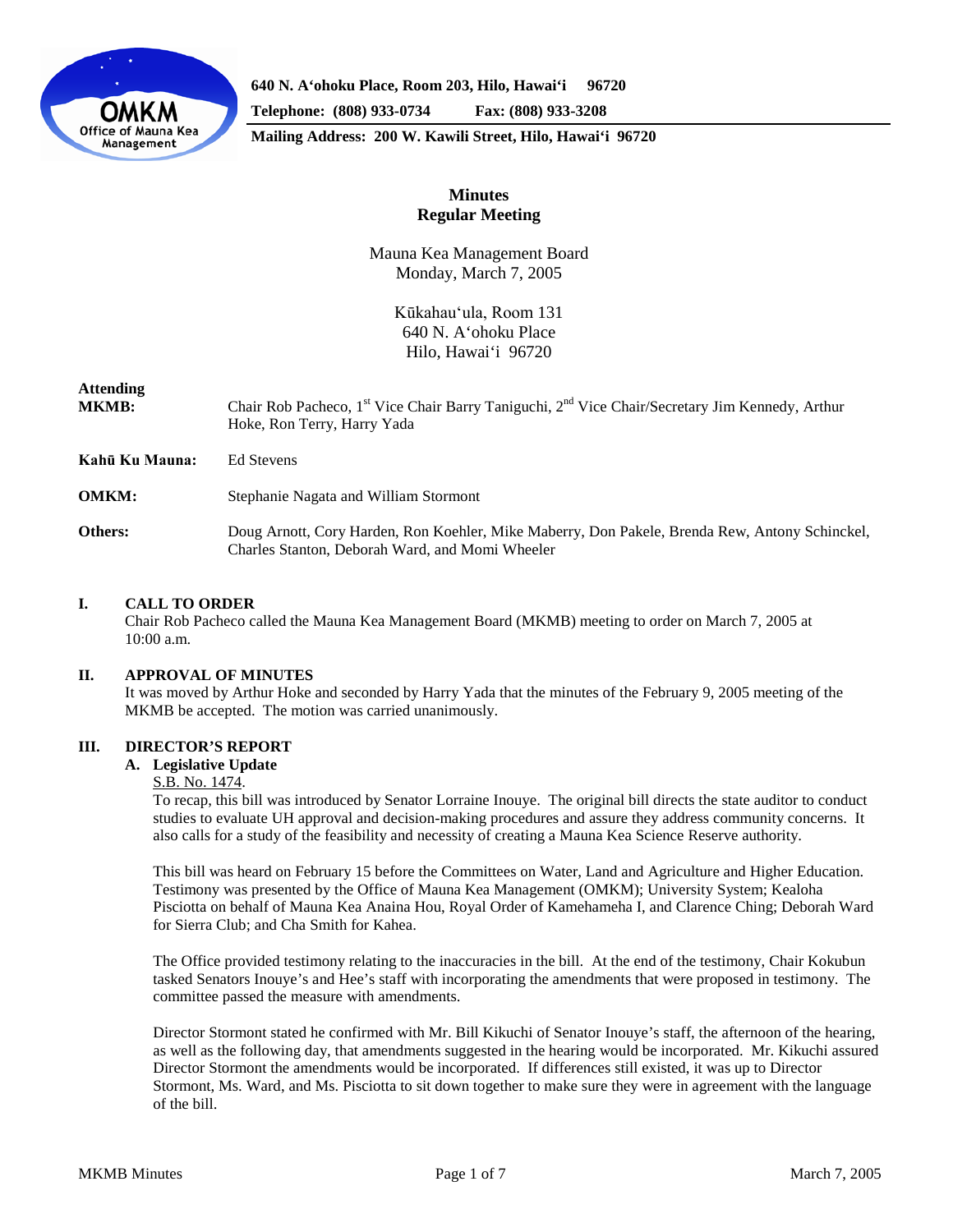On February 17 the Office received a call from Senator Kokubun's office asking if OMKM had a chance to review the changes to the bill. Director Stormont stated he had not and asked that a copy be faxed to the office. Director Stormont's review noted that none of the suggested amendments proposed by the Office and only one of the two changes proposed by others were incorporated into the bill. With assistance from Senator Kokubun's staff the proposed amendments were worked into the bill. The amended bill was passed out of joint committees and moved on to Ways and Means (WAM).

It was heard by WAM on March 1 and passed with no amendments. There was no testimony taken at that time. S.B. 1474 will be heard by the full Senate later this week. If it passes out of the Senate, it will then cross over to the House.

### S.B. No. 904.

This bill requests authorizing the University to promulgate administrative rules and regulations regarding public activities on the mountain.

The bill was heard on February 15. Peter Young, Chairperson for the Department of Land and Natural Resources (DLNR) testified that the University should have the authority to promulgate administrative rules specific to Mauna Kea. Deputy Attorney General Sonia Faust was also present stating that from a legal standpoint, this is probably the best course of action to take.

At the hearing on February 8, Senator Norman Sakamoto asked that the bill contain language specific to Mauna Kea. OMKM's testimony on February 15 included specific examples of why it was necessary to have administrative rules governing what the public can and cannot do on Mauna Kea as well as on other lands leased by the University.

Also at the February 15 hearing Senator Lorraine Inouye raised questions regarding language with respect to fines and fees that may be collected in the event there is a contested case. There was some confusion regarding types of fees and under what circumstances they could be collected. During the discussion it became apparent that in the event there was a contested case, attorney fees could be collected. Senator Inouye asked that language that could result in the collection of attorney fees be removed. The committee members agreed. Language regarding fines in general was left in. However, when Senate Draft 1 was released language relating to fines was removed and it did not contain language specific to Mauna Kea as requested by Senator Sakamoto. Director Stormont stated what was heard and agreed to at the committee hearing, and what actually came out of committee were two different things. Senate Draft 1 will be heard by the full Senate.

### Discussion

Chair Pacheco asked if language pertained only to contested cases or were they fines for violations. Director Stormont clarified it was fines for violations.

Barry Taniguchi asked which committees heard the bill. Director Stormont replied it was first heard by Higher Education followed by Judiciary. It came out of Senator Clayton Hee's Higher Education committee without the fine language. The Office's testimony before the Judiciary committee requested the fine language be reinserted, but it passed unamended out of Judiciary.

Chair Pacheco asked if the fine language was removed just to keep the bill moving forward. Director Stormont replied that was his impression. Chair Pacheco stated there seems to be a lot of confusion about this bill. Based on some of the testimony given, maybe he doesn't understand the intent of the bill.

Director Stormont responded that for those who have been involved in the development of this bill, the content is pretty straightforward, but to others it may not be. The bill asks that the University be given the authority to manage real property that is owns, leases, or otherwise under its control and to control public activity thereon. The language in the bill states there is a need to govern the types of public activities that can or cannot take place.

Ron Terry asked if this bill relates to SB 1474. Opponents are saying that the University should not manage the mountain but it is the responsibility of DLNR. If you accept that premise, then it may not be appropriate for the University to create administrative rules to help manage the mountain because it should not be managing the mountain in the first place. Dr. Terry stated he tried to read all the testimony, and that is what he understood to be the basis for opposing arguments.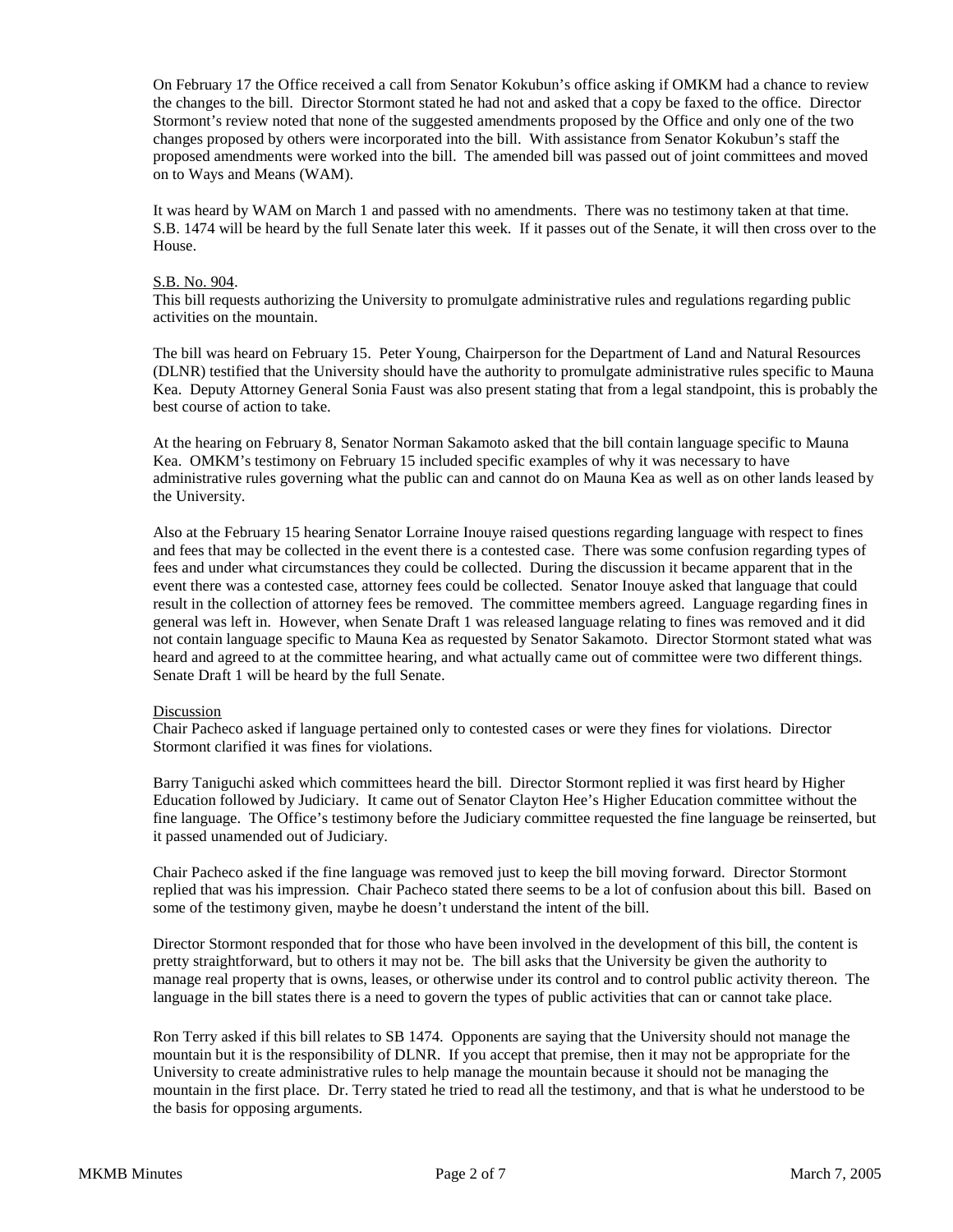Director Stormont replied yes. The University is complying with the Auditor's 1998 report and the Master Plan both of which state the University needed to develop rules that govern what the public can and cannot do. OMKM's testimony included explanations regarding the current situation with respect to conservation district regulations and how those regulations are limited.

OMKM's testimony also included background information explaining how the status of the Science Reserve changed when it was pulled out of the Forest Reserve System at the time it was leased to the University. Forest Reserve regulations do not apply because of the modifications to the Conservation District regulations. Those changes no longer cover activities only uses. An explanation was given about the difference between use vs. activity.

Confusion resulted when testimony was given opposing S.B. 904 Senate Draft 1. Those testimonies mention the bill was an end-run around pending litigation and is meant to fast track construction of at least five more telescopes. S.B. 904 has nothing to do with development issues, it simply provides the University the authority to put administrative rules in place that would govern what can and cannot be done, for example, camping and riding a bicycle in an inappropriate area. The bill would allow the University to develop comprehensive cultural and natural resource protection and public safety measures. Development issues do not enter into the picture at all. Those are still governed by conservation district regulations. The Office will continue to try to ensure clarity among the lawmakers as to what our intention is and why we need rules.

Mr. Taniguchi asked, if UH is not given authority to promulgate administrative rules, does the present situation continue? If DLNR is not able to provide enforcement, can anyone do whatever they want to do on the mountain? Director Stormont replied it would be status quo. Mr. Taniguchi added there is no administrative mechanism now other than DLNR which may not be able to do it anyway. So, those who are saying that we should not have these rules are pretty much saying we should have the status quo. Director Stormont replied that was correct. Chair Pacheco asked what would DLNR be losing by this bill. Director Stormont's response was nothing and that DLNR stated so in its testimony.

Harry Yada stated there is a question regarding whether DLNR can develop rules. DLNR does not have the authority because it is under lease to UH. Mr. Taniguchi replied that is what he meant, status quo, so the University cannot do anything but yet those saying we should do something are testifying against giving us the authority to administrate.

Dr. Terry replied he believes those opposing the University are looking for a more radical solution and they consider this to be a "band aid" approach. They think that it is necessary to get to the root of the problem, a process which should not lead through the University. Mr. Taniguchi commented it appears they do not want the University to take steps to try to resolve management issues now but wait three, four or five years when things might change.

Chair Pacheco pointed out that Debbie Ward had presented testimony. Ms. Ward was present at many of our meetings when we discussed problems with rules and enforcement on the mountain. He said her testimony on this bill is very confusing. Chair Pacheco asked Ms. Ward how she sees this bill as an end-run. How do you mix rule making with the development issues on the mountain?

Ms. Ward replied there is an entirely different legal point of view regarding the University's request to make rules. That point of view is that DLNR cannot give up its authority to make rules. The University should go to DLNR if it wants to promulgate rules for its use of Conservation District use lands. By abrogating its responsibilities, DLNR is in error because it is giving up its Ka pa'akai and PASH rights that are endowed to it by a Supreme Court ruling. Their understanding is that UH has chosen not to submit its master plan for ratification before the Land Board. As a result, it does not actually have the authority to promulgate these rules or carry it out on its own. This is why S.B. 904 is being submitted.

This contrasting point of view is that the University should be approaching DLNR with a management plan that would manage the mountain after the year 2000. Following approval by the Land Board, the University should then request or propose rules that the Board would approve. Asking the Legislature to grant the University authority takes away a constitutionally derived right. This is what she refers to as an end-run around DLNR. Ms. Ward stated the current administration at DLNR may not realize or fully understand the laws governing that department.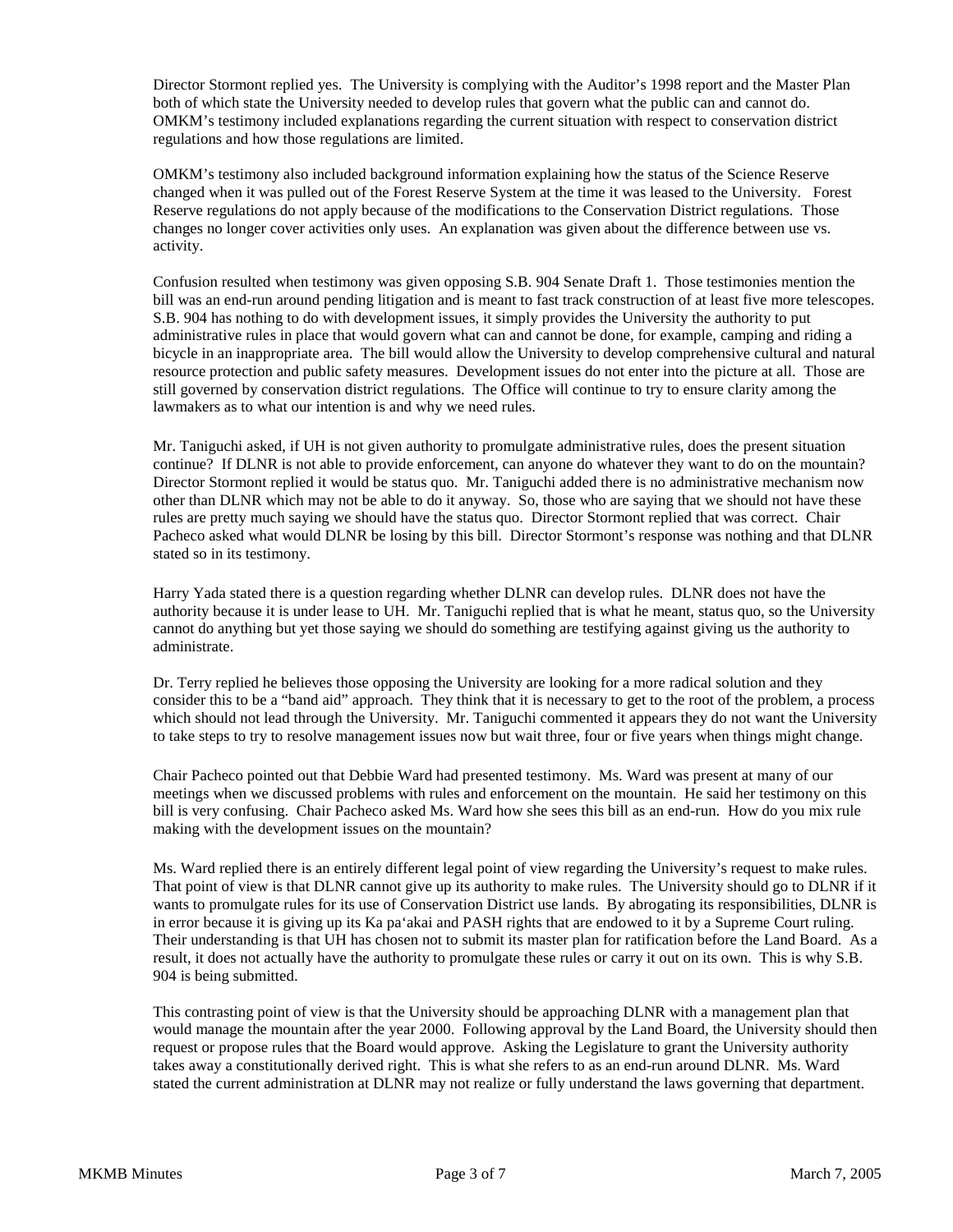Mr. Stevens stated that the issue of not having the Master Plan approved by DLNR keeps coming up. If it is an issue we should address maybe we should take care of it. Mr. Taniguchi suggested sending a written request to legal counsel to look into this issue.

Chair Pacheco believes the conflict over who should manage the mountain is centered on philosophical differences. The mountain is leased by DLNR to the University and there are people who are not in favor of this arrangement. One of the problems is the way the laws governing conservation districts under leasehold changed. Currently the University has the lease and this Office is directed to manage the mountain, but there does not appear to be a legal means to develop rules because of the way the laws changed. DLNR has limited jurisdiction over public activities on the mountain because of the lease situation. That is why this bill was introduced. It is not about the University trying to grab power; it is trying to do its job of managing the mountain. This is why the Board exists. Chair Pacheco added he would have thought that those who testified against this bill would be in favor of it because it would have given the Board and Office clear authority to manage the mountain. This bill is not about construction development issues but rather it is about how to manage the natural resources for public use and commercial activities. Chair Pacheco stated he was disappointed in how this was turning out and believed people were using this bill for political purposes. Mr. Taniguchi agreed with Chair Pacheco's comments.

Dr. Terry thanked Ms. Ward for clarifying her organization's position. He also asked her one question about Ka pa'akai and PASH rights. Because of the lease to the University and what you consider DLNR's improper abrogation of its rights, do you believe those obligations are extinguished or do you think the University has taken on the Ka pa'akai and PASH responsibilities?

Ms. Ward replied it is somewhat questionable. She thought it is one of the reasons there needs to be clarification about who is in charge of making the rules. The law clearly states that DLNR is in charge of making the rules. Ms. Ward added she understands what Chair Pacheco is saying, and the fact is that when administrative rules changed in 1994 it complicated matters. She still thinks that it is DLNR's problem. DLNR needs to amend its rules to deal with rather than abrogate its responsibilities to another or possibly multiple entities. If the University is given the authority then everybody who has a lease on conservation land can do the same thing. It is still DLNR's responsibility to amend its rules such that it can help a lessee manage in a way that is functional. Ms. Ward stated she is very sympathetic with Director Stormont's situation. It seems that with this particular situation, it is conservation district use land and there was tremendous effort in the early '80s to make sure that public recreational rights were respected and the public was given full access. Yet now it seems the public is seen as the violator while astronomers, who are doing essentially the same thing, going up the mountain during periods of high snow, are within their rights. Anybody who is not an astronomer is not within their rights.

Mr. Yada stated he empathized with the contrasting views, but felt this matter could not be resolved during this meeting. Chair Pacheco stated he just wanted clarification on the testimony.

Director Stormont concluded by stating both bills will cross over to the House sometime this week. Hearings in the House will be scheduled next week. The Office is tracking both bills.

## **B. Update on the Transfer of Mauna Kea Support Services (MKSS)**

A draft of a plan to transfer MKSS from the Institute for Astronomy (IfA) to OMKM is currently undergoing internal review. The initiative to transfer has received strong support from the University System.

### **C. Update on the Visitor Information Station (VIS) Renovations**

It was reported at the December 16, 2004 Board meeting that the Mauna Kea Observatories Outreach Committee was developing a short-term renovation plan for the VIS. Director Stormont reported the plan is being finalized. Project costs are running higher than the \$75,000 estimate. The committee will be asking observatory directors for additional funds.

There will be no change to the footprint of the building. Most of the modifications will be internal, including relocating the First Light Book Store away and separate from the exhibit area, and placing a model of the summit in the middle of the station. The plan also includes storing the telescopes in a secured location outside the building. The renovation will be done in two stages one in the Spring, and the other in the Fall of 2005.

Mr. Stevens asked if an auditorium was included in the plan and if there would be improvements made to the parking lot. Director Stormont replied no, but the long-term plan includes the addition of a separate room that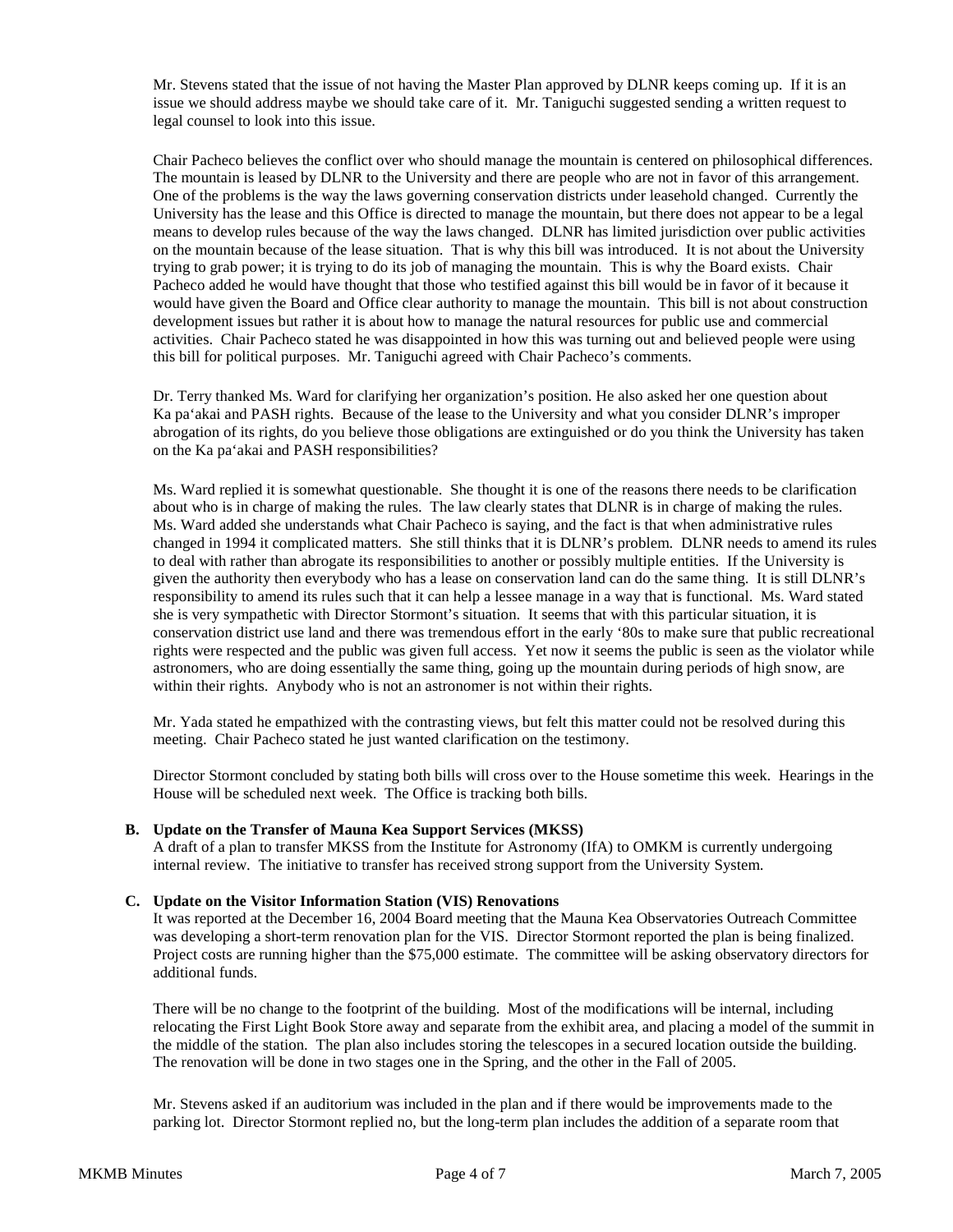would be used for audio-visual presentations. The immediate renovation will separate the theater area from the book store.

### **D. Smithsonian Submillimeter Array's (SMA) Minor Alterations to its Generator Building**

Director Stormont reported that SMA requested clarification on the process for handling a request to make minor modifications to a building that is attached to its hanger facility. This building was designed to house a backup generator. The requested changes include enlarging the opening for an existing louvered vent, adding an additional louvered vent to the east wall, and installing a ventilation pipe (this pipe was included in the constructions plans that was approved by DLNR when it issued a CDUP for the project). OMKM views these changes as very minor and does not believe it requires Board action. DLNR was asked to review the proposed modifications and stated the proposal did not require any action on its part. The Office asked if this required a formal proposal and approval by the Board. If Board action is not required, is the Office authorized to notify SMA to proceed?

### Discussion

Mr. Taniguchi stated he reviewed the material and felt the project is insignificant. He felt the Board should establish criteria which the Office could use to determine whether a project required Board action. If a proposal met the criteria OMKM should be authorized to grant the approval. Mr. Stevens concurred, adding this project is so insignificant OMKM should be allowed to use its own discretion. Dr. Terry also agreed because bringing these types of project to the Board is time consuming and the Office has limited staff resources.

Chair Pacheco asked if DLNR included criteria in the lease agreements. Director Stormont replied there are some general guidelines. Arthur Hoke questioned if this is a situation where an observatory thinks it should inquire because it is not sure if this activity falls within its lease agreement. Mr. Taniguchi felt observatories should always inquire. The issue here is whether an activity triggers the need to submit a formal proposal requiring Board action, or whether OMKM can review a project, and if insignificant, give its approval. A formal proposal to the Board is an involved process. Mr. Hoke agreed that OMKM should be given the authority to make decisions, but he was not willing to give observatories the right to decide if they should or should not come the Office and Board.

Dr. Kennedy stated that historically the Board has been asked to give advice. It is clear from the sub-leases that if observatories are contemplating any changes to the exterior of its facilities they are required to get a ruling from OMKM as to whether or not they need approval. His concern is that historically this Board has looked at every case. If the Board is going to alter that procedure and establish a threshold, then it should be done formally as an action. Dr. Kennedy also pointed out the actual authority rests not with the Board, but with the Office.

Chair Pacheco asked how this project differs from other requests the Board ruled insignificant. Director Stormont explained that some of the other projects were actual physical additions to the exterior of a building. This is an existing facility with changes to only the placement and size of the vents. The SMA came to the Office asking how to proceed with this project. The Master Plan did not provide adequate guidelines for handling these very small, minor modifications to existing facilities.

Dr. Terry stated one possible solution is to have every project come to the attention of the Board in some manner. There could be the presumption by OMKM stating it is an insignificant project. If a board member disagrees, then at the next meeting there would be an opportunity for him/her to bring it up. Mr. Stevens agreed there is a need to keep information flowing to keep abreast with what is happening. It would be better to have the Office scrutinize the proposal, make a determination then present it to the Board.

Chair Pacheco stated because of the Sunshine Law, the Board must follow rules on when and how it takes action. He recommended the Office report back to the Board with a recommendation. Mr. Yada stated a process has been established by which we approve a project insignificant. He felt the issue here is what constitutes a project and the criteria should focus on how to make that determination. Mr. Yada added he would not classify this request as a "project".

Director Stormont concluded that the Office will look into establishing criteria. The Office will also develop a list of standard conditions that would be imposed in these types of projects. For this request, SMA will be allowed to go ahead with the activities proposed.

## **E. Design Review Process**

Mr. Taniguchi asked what was happening with the Design Review Process (DRP) and if the Board was supposed to be given minutes to review.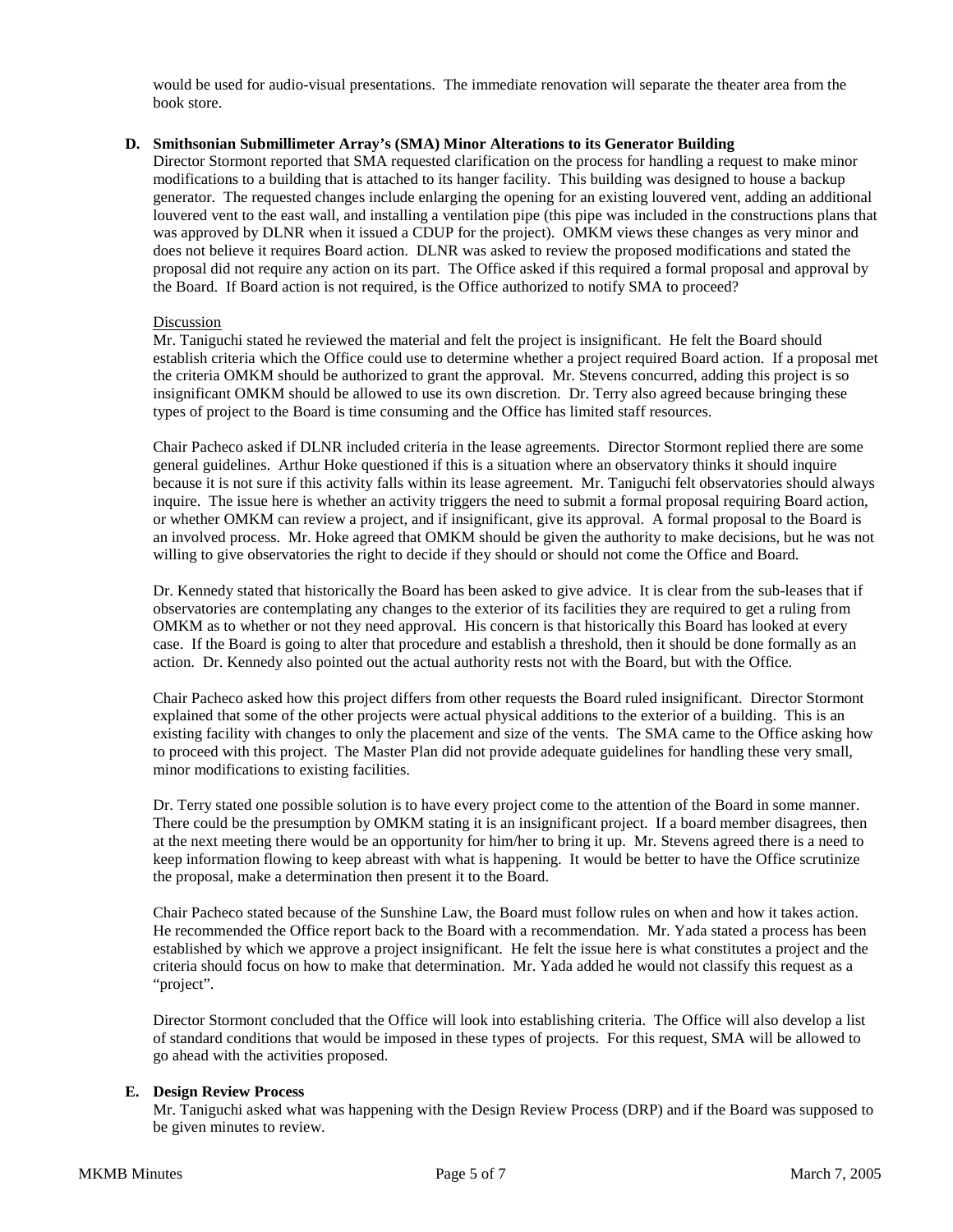Director Stormont stated there has been no movement on that since the last meeting, with respect to the Outrigger project. As reported at the last two meetings, the third phase in the DRP did take place. The minutes have not yet been distributed to members of the Design Review Committee (DRC) for their review. Director Stormont explained he has not had a chance to do it since he has been working on other issues. After the DRC reviews the minutes Kahu Kū Mauna Council will have a chance to review it before bringing it to the Board. Feedback from the Council can be presented at the same time the Board is asked to review the minutes.

# **IV. COMMITTEE REPORTS**

**A. Kahu Kū Mauna**

No report.

## **B. Committee Reports**

## Environment

The Environment Committee met on February 15. Dr. Terry reported that the discussion focused on the role of the committee and history on what has happened to date. Many of the invited members were able to make the meeting. The next meeting will be scheduled during the week of April 11.

## Hawaiian Culture

Director Stormont reported a meeting to continue with the process of interviewing practitioners was scheduled for March 5. The meeting was postponed because several committee members could not attend. A new date has not been set.

# **V. OLD BUSINESS**

## **A. IfA's Request to Install a Seeing Tower at the 13 North Site**

Director Stormont gave a recap of this project. OMKM reviewed the proposal based on guidelines in the Master plan for reviewing Minor projects. OMKM recommends the Board approve the project with conditions and pending approval of a Departmental Permit from DLNR.

### Action

It was moved by Arthur Hoke and seconded by Barry Taniguchi to adopt OMKM's recommendation to approve the project with conditions and pending approval of a Departmental Permit from DLNR.

### **Discussions**

Mr. Stevens stated that at the last meeting he had several concerns. Since then Associate Director Nagata, as well as Dr. Bob McLaren provided the information he asked for. Mr. Stevens has no further concerns and Kahu Kū Mauna has no objections to this proposal.

Ms. Cory Harden, a member of the Sierra Club speaking as an individual, stated she understands the IfA applied for a conservation district use permit (CDUP) without first going to this Board. This project should have come to this Board and there should have been an environmental review before applying for a CDUP. She also understood that the IfA went for a very broad permit so if the initial tests are positive, they can actually go ahead and start work on the telescope. With the recent environmental impact statement completed by the National Aeronautics and Space Administration (NASA), the cumulative impact of past, present, and future activities in the various areas have been called substantial at worst and significant. Even if the telescopes were taken down, the mountain cannot be fully restored.

Ms. Harden urged Board members that if the IfA is supposed to go to this Board before going to DLNR then that should have taken place. "If there is supposed to be an environmental review that is open to the public"[sic]. There have been decades of mismanagement and public support for protection of the mountain is growing. Ms. Harden urged Board members to do everything possible and fulfill their responsibilities to protect Mauna Kea.

Dr. Kennedy replied the Board of Land and Natural Resources' process is a totally separate and different track with different rules and regulations. He also did not believe there is any requirement that the action come through this Office or Board before going to DLNR. Mr. Taniguchi added the DLNR and University processes can occur on parallel tracks, with each entity having approval authority for the project. For example, if DLNR granted IfA a CDUP and the Board said no, the developer cannot proceed with the project. Director Stormont stated this particular project does not require a CDUP, instead it requires a Departmental Permit.

Ms. Harden asked if IfA needed approval from this Board before it can proceed with construction. Board members replied yes. Further, the IfA is only allowed to carry out construction activities that are specified in its proposal.